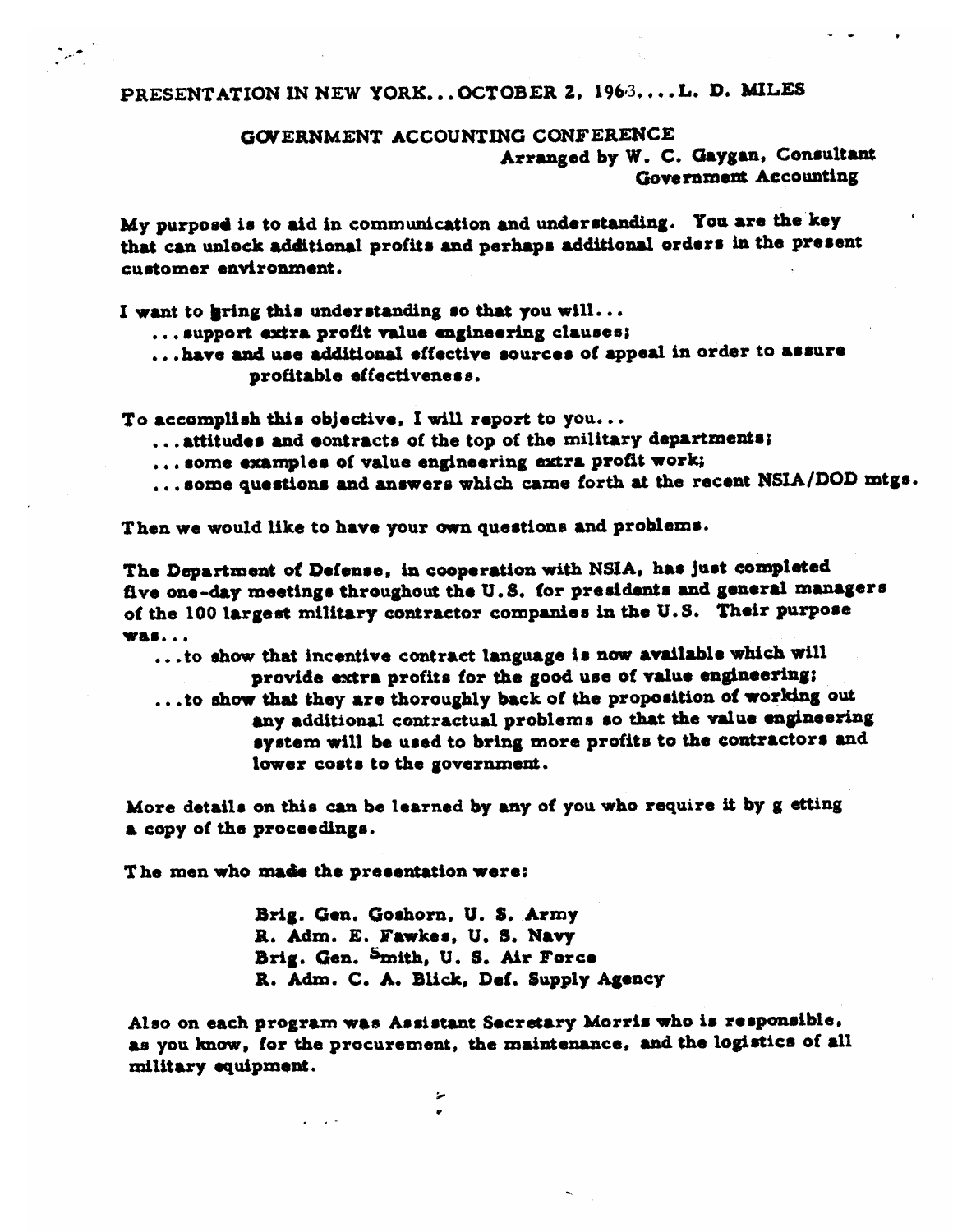# Page 2 Government Accounting Conference October 2. 1963

Also on the panel in each case was Col. Thybony who is responsible for establishing appropriate contract language in connection with value engineering incentives. Furthermore, the top auditor was on the panel in each case and usually he had in the audience four to six of his head auditors who he introduced. He always advised that they were there so they would understand the full intent and help execute this program successfully. These men showed crystal clear that while they know their organizations still contain hundreds or thousands who must also learn and change viewpoint, they expect to, and from now on are openly dedicated to the task of causing the value engineering system to be used and creating a proper framework so that it will achieve high success.

A few extracts from these men are as follows:

Brig. Gen. Goshorn:

"During mid-1959 special contractual provisions were negotiated requiring the establishment of value engineering groups at selected contractor plants. Since that time there have been additional efforts in missiles, electronic and communications items, fire control equipment and weapons. With the advent of the new policy, we have been moving in support of that broad probram. Latest information indicates that there are 137 active army contracts containing value engineering provisions. Approximately one-third involve provisions wherein the contractor effort is financially supported by the army. The remaining two-thirds are of incentive character. Effort expended on these contracts is financially supported by the contractor. Upon approval, the proceeds of a change are shared by the contractor and government.

"What does the record show has been accomplished in this contractual area? At latest count, 384 value engineering proposals have been received --- 206 have been accepted, only two have been rejected. 178 are pending.

"For the future, we in the army visualize that more and more contracts will progressively contain value engineering provisions--that your firms will be required to have a background and know-how in the concepts and applications of value engineering.

"Cost in production must assume the stature of a major parameter in design, a parameter equal to the present attention given to technical performance and to urgency of delivery."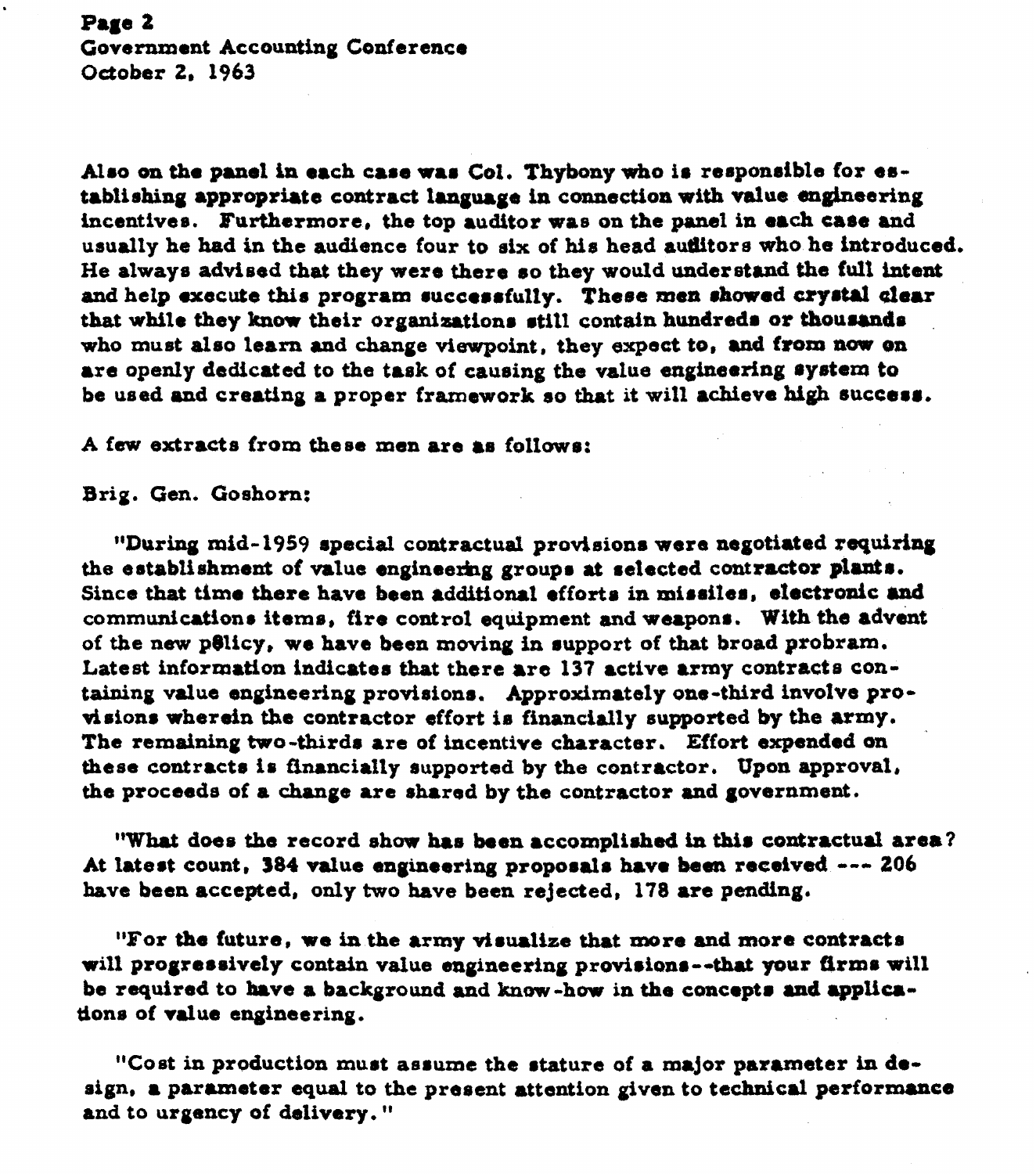Page 3 Government Accounting Canference October 2, 1963

### R. Adm. Fawkes

"In the last four months, value engineering clauses were included in 51 BuWeps contracts involving 37 contractors. The Electric Boat Division of General Dynamics has performed under value engineering sharing arrangements about six years. Their rather modest effort (3 to 4 men) resulted in 375 projects of which 168 were implemented. This represents \$2,389,000 in net cost reduction which was split 50-t0 with the contractor.

"Martin-Marietta, Orlando, produced BULLPUP missiles with different sharing arrangements. Martin's performance in value engineering shows net cost reductions totalling \$1,998.000 which was split...

**"We miso have experiences on the other end of the scale. McDonnell** Aircraft submitted thirteen proposals, tried to push them through the Bureau, **repent about \$60,000, eventually had one approval, received 50% of \$4000...**<br>gave up on value engineering incentive contracts.

**r'W a muot refine it and make it a workable tool for contractoras as well rs tho military. OSD bs is rued its valua engineariag policy directive. Contractual provision in the ASP% h.ve been refined. The Navy will wry out thasa order. in the beat way possible.** 

#### **Brig. Gm. Smith**

 $\cdot$ <sup>1</sup>T understand that value engineering was originated by industry some time **around 1947, but it wasn't until 1958 that the Air M.terisl Commrad began orgadsing and defining the Air Borce due engineering program.** 

**"We published Air Force Beplation 70-16 that provided policy guidance-**It restated the mandatory requirement for value engineering clauses in our **developmeat, production, and modification contracts in axce.8 of \$100,000.**  And to minimize any resistance to the program within our own contracting organization, we imposed a requirement for any exceptions to be fully documented and approved by the head of the procuring command. Finally we provided **for vdua engineering in any contract ragardamii of dollar due if it ~howed reasonable promiae of reductioaa.**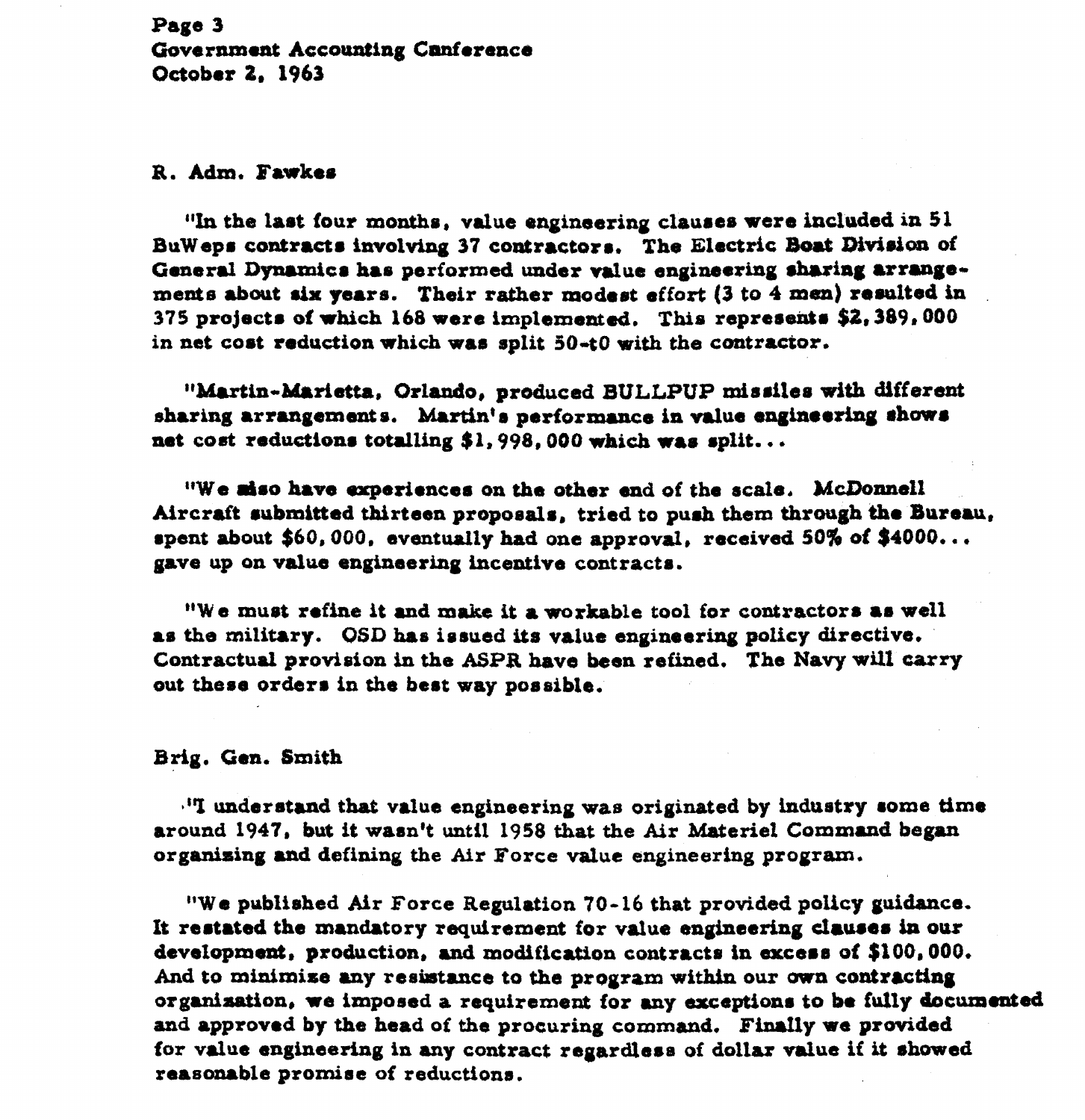Page 4 Government Accounting Conference October 2, 1963

"It is rather obvious that from an internal management standpoint we have done a 180° reversal policy. I think that the Air Force is now placing the kind of emphasis on value engineering that will allow us all to benefit from the increased cost reduction that should result from this effort.

"At last count, we had over 400 contracts containing value engineering clauses and the number is increasing daily.

"I want to emphasize that the Air Force will continue to support the value engineering effort on a top priority basis. We consider our current policies and procedures fundamentally sound, but will make such changes as required when problems are identified. We are depending on industry to let us know what could or should be done to improve these procedures."

### R. Adm. Blick

"In a supply operation such as ours, we feel that one of the greatest potentials for value engineering savings must come from you in industry. For example, it was found that requirements for a saw used in Air Force survival kits stated that the saw must be capable of cutting through metals, wood, plastics, and glass. The glass cutting capability was not essential. Elimination of it resulted in a saving of \$69,565. Scissors for Civil Defense survival kits specified hot forged steel. By changing to cold forging, equivalent scissors and better delivery resulted with cost reduction of \$177,500. (These vendor actions are necessary in the supply business if we are to obtain more value for the money spent, )"

In examining the results of research and development work, we find that some is extremely good but we also find that much is very poor so far as economic factors of lappropriate cost factors are concerned. For example, under the name of research and development, a specific piece of equipment was designed and developed at large expense to the taxpayers for the purpose of moving the reinforced concrete cover from the Minuteman buried silos. The task then was basically this...

...to drag off or slide off a concrete cover 8 or 9 ft. in diameter, weighing a few tons, from the top of a hole during peace time for maintenance (for firing, the cover is blasted off).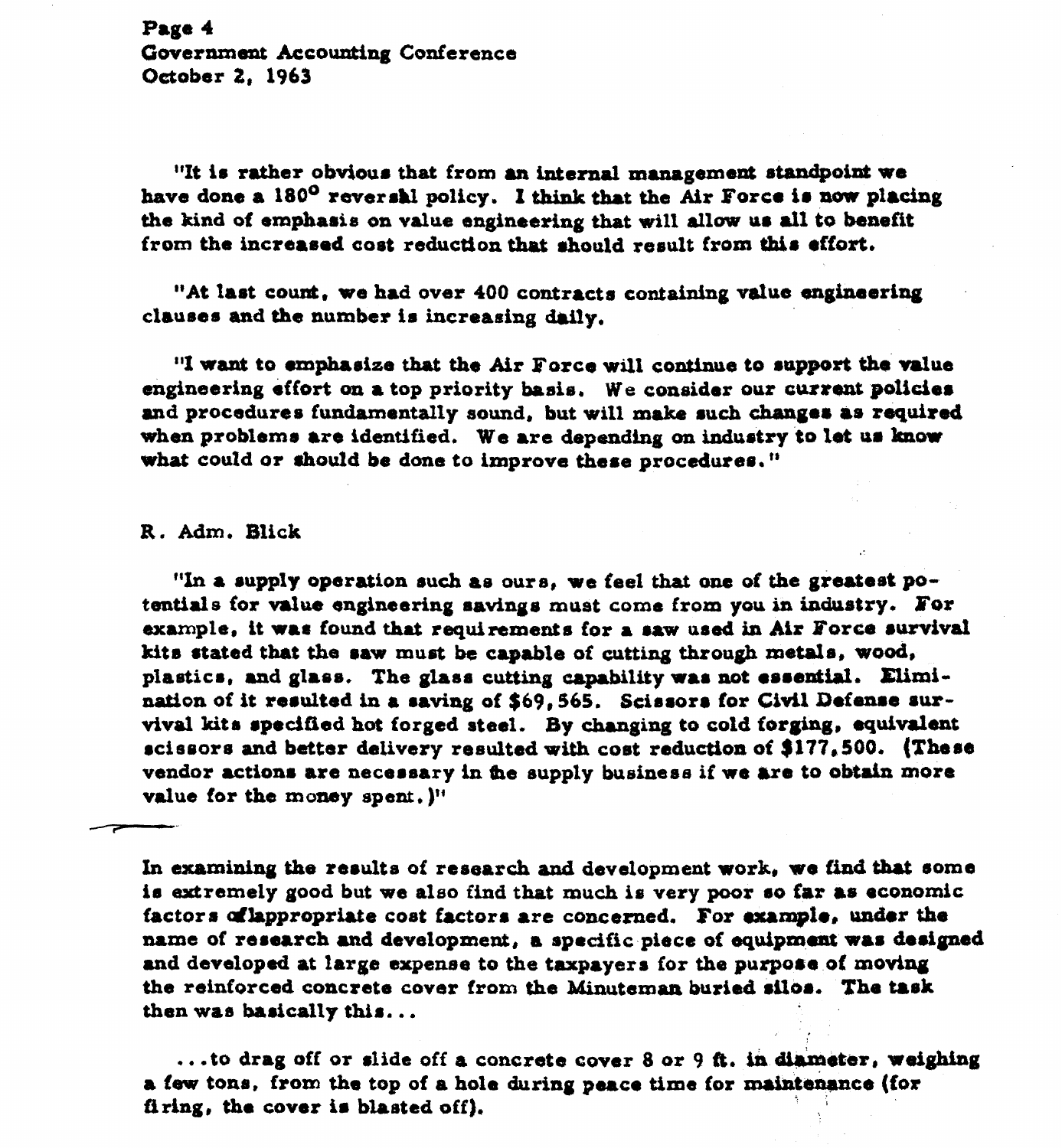Page 5 Government Accounting Conference October 2, 1962

Most of us would expect that any cost above \$10,000 was unacceptable waste. However, the repetitive cost of this equipment which was used in every installation was \$550,000 each. This should make crystal clear the nature and amount of unnecessary cost associated with research and development work as it is now conducted in substantial immunity from value engineering concepts. As General Smith pointed out, "fortunately" this equipment did not perform satisfactorilly and a value analysis study was made on it which resulted in a completely reliable equipment for \$80.000, with a \$7,000,000 saving.

For another example, I held in my hand a few weeks ago, a box made of light metal 4x4x6" long. It had a hole in one end and a switch on the side. It contained two flashlight batteries and a flashlight bulb. It was used on a missie site for occasionally viewing through transparencies. It cost \$52 each. Money was spent under the heading of research and development. special drawings and shapes were designed and drawn, special tooling was made to fabricate this \$50 "flashlight". Of course, when its function is studied, it is seen that a high-grade \$2 flashlight, readily available, will perform the total functions better. This is the type of present "lock-in" of costs under the name "research and development" work.

Now, with the new clauses, contractors can eliminate this and receive a significant additional profit while doing so.

Although we might say. "this equipment was designed perhaps two years ago, we certainly aren't doing anything of this nature now," such is not the case. We have not changed much in two years. At this very minute, there are probably 10,000 designers and draftsmen putting exactly this type of detail on the drafting board which will take our tax dollars two years from now. The Department of Defense now sees it, knows it, and is determined to change the trend by making it profiable to use value engineering in all stages of essentially all types of contracts.

You will want to accumulate specific information for your guidance. I can review to you a few cases of questions and answers from the DOD/NSIA meeting. The question was asked in the Los Angeles meeting, "How should value engineering be charged... is it direct or indirect expense?"

The question was referred to Mr. Wilson, general manager of the Boeing Aerospace Minuteman operation. He said, "Our Minuteman contract is cost plus multiple incentive fees." The incentives have been performance, delivery, and cost. More recently we have had a value engineering incentive in which, instead of a 50-50 split, Boeing receives 40% of value engineering savings. The logic back of this is that we already, under our cost incentive fee, received some benefit for the lower costs and this makes it work out about right. I don't know how the value engineering should be charged. It is charged by us to overhead.